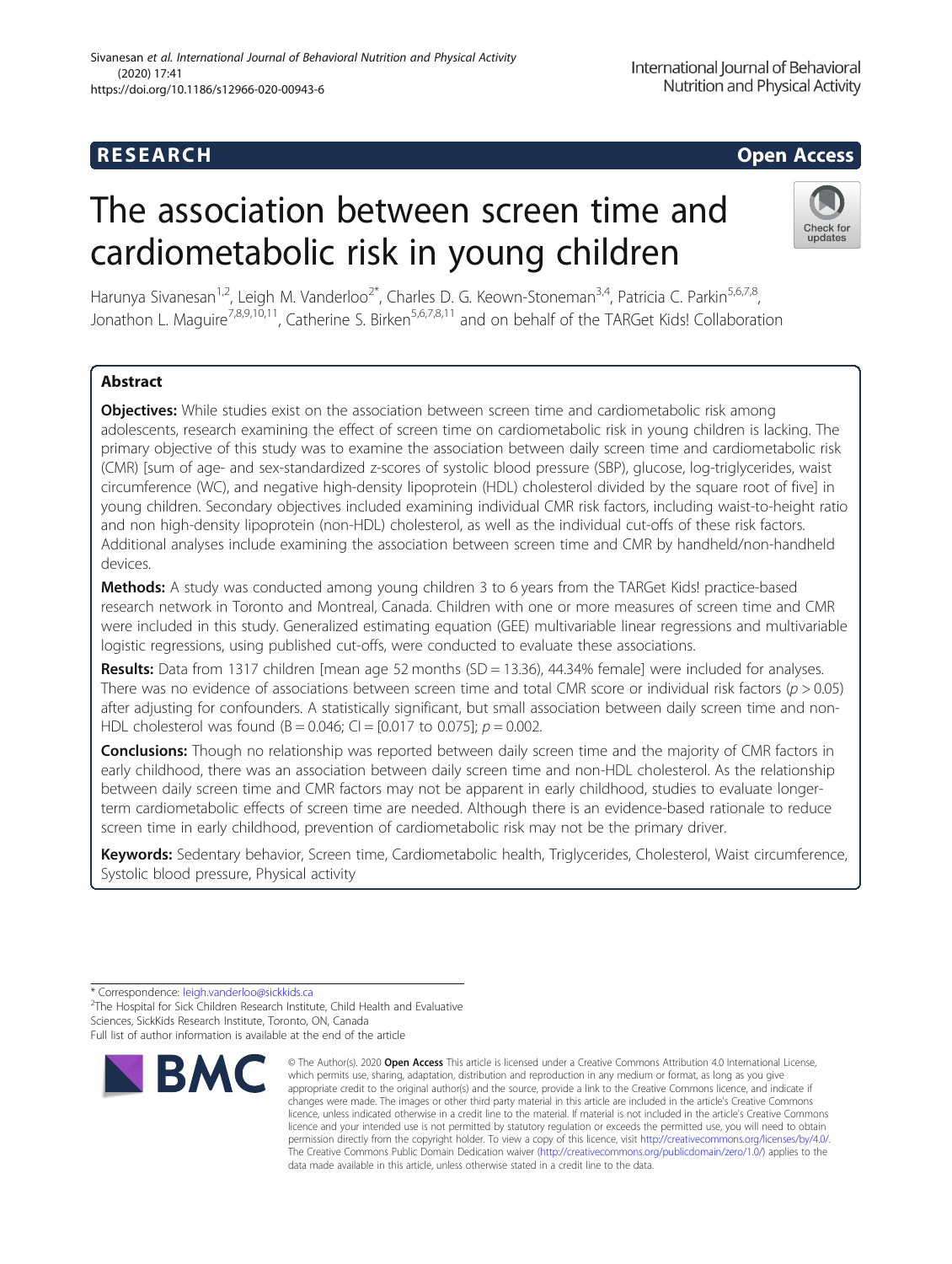#### Introduction

Young children, adolescents, and adults are spending a substantial amount of time in sedentary behavior, including screen time, which may increase the risk of cardiometabolic disease [\[1,](#page-7-0) [2](#page-7-0)]. Screen time is defined as the time spent engaging in screen-related activities such as TV, DVD/video, smart phones, tablets and playing computer or video games [\[3](#page-7-0)]. According to the Canadian 24-Hour Movement Guidelines, children under the age of 2 years are not recommended to engage in any screen time [[4](#page-7-0)], children between 2 and 5 years are recommended to engage in less than an hour of screen use per day  $[4]$ , while children over the age of 5 years are recommended to engage in less than 2 h of recreational screen use per day [[4](#page-7-0)]. Similarly, the World Health Organization (WHO) guidelines for screen time suggests that children under 1 year of age are not recommended to engage in any screen time, children 1 to 4 years are recommended to engage in no more than 1 h per day  $[5]$ . These align with guidelines from other countries, such as in Australia and New Zealand [[6,](#page-7-0) [7](#page-7-0)]. Studies show that more than 50 % of Canadian children aged 4 to 7 years exceed the screen time recommendations [\[4,](#page-7-0) [8](#page-7-0)–[10\]](#page-7-0). Health outcomes related to screen time have been examined in several studies  $[8, 11–26]$  $[8, 11–26]$  $[8, 11–26]$  $[8, 11–26]$  $[8, 11–26]$  and a systematic review of observational studies  $(n = 48)$  demonstrated that increased screen time was associated with increased weight gain and obesity [\[16\]](#page-7-0).

Mechanisms to explain this association include increased intake of highly advertised foods, reduced ability to regulate food intake during screen time [\[27](#page-8-0)–[30](#page-8-0)], and displacement of physical activity [\[27,](#page-8-0) [31](#page-8-0)]. While research is lacking on the effect of screen time on cardiometabolic risk (CMR) factors like systolic blood pressure, glucose, waist circumference and non-HDL cholesterol in early childhood, several studies have been conducted in adolescents and early adulthood, with varying results [\[8](#page-7-0), [11](#page-7-0), [12](#page-7-0), [19](#page-8-0)–[26\]](#page-8-0). Many studies have cited dietary intake as one of the primary mechanisms underlying the association between screen time and cardiometabolic risk [\[28,](#page-8-0) [32,](#page-8-0) [33](#page-8-0)]. For instance, a study has found that screen time leads to impaired satiety signals through the mental-reward system, and hence, increasing food intake [\[32\]](#page-8-0). Limitations of published work to date include cross-sectional study designs [\[8,](#page-7-0) [12](#page-7-0), [19](#page-8-0), [21](#page-8-0)–[23](#page-8-0), [26](#page-8-0)], lack of inclusion of screen time from handheld devices such as tablets or smartphones, [\[34\]](#page-8-0) and measurements of screen time on weekdays only. Though most studies to date have been crosssectional in nature, a recent longitudinal cohort study found that there were no associations between screen time and blood pressure or BMI, but positive associations with fatness measured by skinfold thickness [\[35\]](#page-8-0). There is also lack of studies focusing on early childhood; most have been conducted with adolescents and young adults [[11](#page-7-0), [12](#page-7-0), [21,](#page-8-0) [23,](#page-8-0) [24](#page-8-0)]. One small study in Brazil explored the

relationship between TV time and blood pressure in young children [\[25](#page-8-0)], with no association identified.

As such, the primary objective of this study was to examine the association between daily screen time and total CMR score in children 3 to 6 years. Secondary objectives included examining individual CMR risk factors (systolic blood pressure (SBP), glucose, log-triglycerides, waist circumference (WC), and negative high-density lipoprotein (HDL) cholesterol), including waist-to-height ratio and non-HDL cholesterol, as well as individual published cut-offs for these risk factors. This study also examines the association between screen time and CMR factors by handheld vs. non-handheld devices.

#### **Methods**

### Study design and population

A study with repeated measures was conducted with participants from The Applied Research Group for Kids (TARGet Kids!) between July 2011 and May 2018. TARGet Kids! is a primary care practice-based research network ([www.targetkids.ca\)](http://www.targetkids.ca) in Toronto and Montreal, Canada [\[36](#page-8-0), [37](#page-8-0)]. Children under the age of 6 were recruited during their well-child physician visits from 11 primary care practices, between July 2008 and May 2017. Children are invited to participate in their following annual well-child physician visit, and this data were also included.

#### Exposure variable

The primary exposure was daily screen time assessed using the parent-reported Nutrition and Health Ques-tionnaire (NHQ) [[36](#page-8-0)], a survey derived from the Canadian Community Health Survey [[38\]](#page-8-0). Only one parent was required to complete the questionnaire at each time point and were primarily the mothers. Participants were asked "how much time did you spend 'watching TV', 'DVD/videos', 'computer/laptop', 'playing video games', or using handheld devices. Data on the type of screen device (TV, DVD/videos, computer/laptop, videogame), and screen time duration on a typical weekday and weekend day were included.

#### Outcome variables

Height, weight and WC were measured by trained research staff during visits to the child's primary care physician. Weight was measured using a precision digital scale (SECA, Germany), standing height was measured using a stadiometer (SECA, Germany) and the WC was measured using standardized protocols with a measuring tape  $[39]$  $[39]$ . Height was measured to the nearest 0.1 cm while weight is measured to the nearest 0.1 kg. As per the TargetKids protocol, following the calculation of BMI z-scores, the age and sex-standardized BMI z-score were calculated according to the WHO growth standards using the igrowup package  $[40]$  $[40]$ . The primary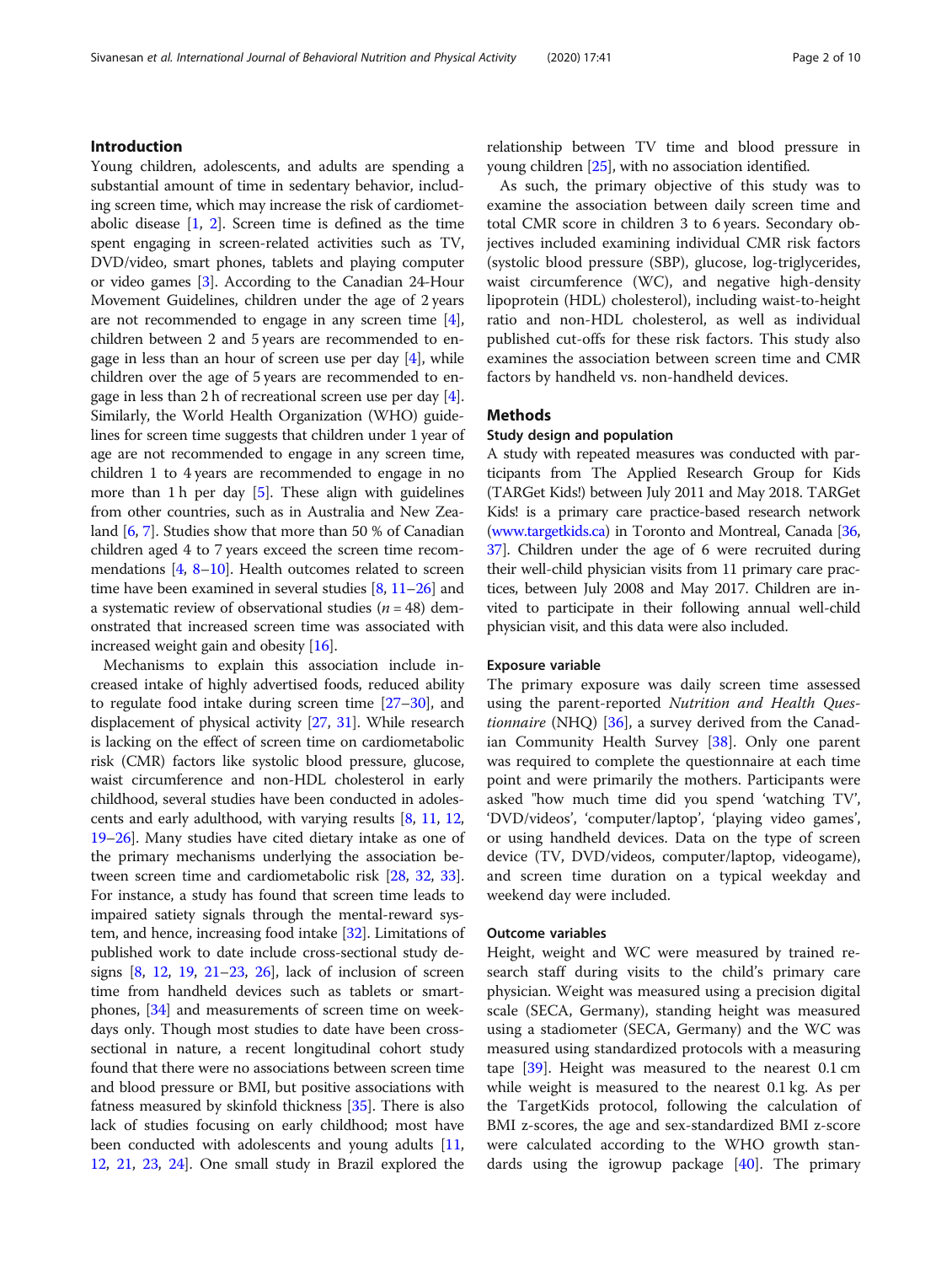<span id="page-2-0"></span>outcome, total CMR score, was a continuous measure quantified as the sum of z-scores from glucose, WC, SBP, negative HDL cholesterol, and log-triglycerides. The sum of these z-scores was then divided by the square root of five [[31](#page-8-0), [37,](#page-8-0) [41,](#page-8-0) [42](#page-8-0)]. Secondary outcomes were the individual measures included in the total CMR score, and additional CMR measures shown in the literature to be associated with poor CMR, including glucose, WC, SBP, HDL, logtriglyceride [[37](#page-8-0)], waist-to-height ratio and non-HDL cholesterol [[8](#page-7-0), [19,](#page-8-0) [22](#page-8-0), [23,](#page-8-0) [37,](#page-8-0) [43](#page-8-0)]. Glucose, HDL cholesterol, non-HDL cholesterol and triglycerides were collected via nonfasting blood samples (4–7 ml) drawn by trained pediatric phlebotomists. Given the young age of the participants, collecting fasted blood samples is difficult; and previous studies have shown that duration of fasting has a small impact on glucose and triglycerides in young children [\[44\]](#page-8-0). Glucose was measured using an enzymatic reference method with hexokinase; triglycerides, HDL cholesterol, and non-HDL cholesterol were measured using enzymatic colorimetric on the Roche Modular platform (Roche Diagnostics, Laval, Canada) [\[36](#page-8-0)]. The data used for CMR score were collected at the same time as for screen use, with some participants contributing repeated measures of both the CMR score and screen use (with 18.7% having at least 2 measures of exposure and outcome, and 5.0% having 3 measures or more of exposure and outcome).

#### Covariates

The covariates (child age, child sex, maternal ethnicity, parental income, eating while watching TV, sugarsweetened beverages (SSB), child's BMI, child's physical activity, family history of CVD, and fasting time [\[2,](#page-7-0) [8,](#page-7-0) [9](#page-7-0), [12](#page-7-0), [20](#page-8-0)–[25\]](#page-8-0) were collected through the NHQ as per the TARGet Kids! protocol [[36](#page-8-0)] and were determined as covariates a priori from the literature review. The data for the covariates (BMI, eating while watching TV, SSB, physical activity level) were collected at the same time as for screen time during their well-child visits. Parents reported their history of cardiometabolic disease (heart disease, hypertension, high cholesterol, and/or diabetes), as well as child age, sex, income, and maternal ethnicity at each of their well-child visits. Eating while watching TV was measured by asking "On a typical weekday/weekend day, which meals (breakfast, lunch, dinner, snack) did your child eat in a room with a screen device on (e.g., television, computer, handheld device)". Unstructured free play outside of school was measured by asking, "Aside from time in daycare and school, on a typical weekday; how much time does your child spend outside in unstructured free play". For sugar-sweetened beverages, the following question was asked as "how many cups of each (100% juice: apple, orange, etc; sweetened drinks: Sunny D, Kool aid, etc; soda/pop) your child drinks in a typical day" (see Table 1). For maternal ethnicity, the variable was self-

|  |  | <b>Table 1</b> Baseline characteristics of study sample $(n = 1317)$ |  |  |  |  |  |  |  |  |
|--|--|----------------------------------------------------------------------|--|--|--|--|--|--|--|--|
|--|--|----------------------------------------------------------------------|--|--|--|--|--|--|--|--|

| Variable                                   | N with % or Mean +/- SD |  |  |  |
|--------------------------------------------|-------------------------|--|--|--|
| Child age (months)                         | 52.26 (36.00, 84.00)    |  |  |  |
| Child sex                                  |                         |  |  |  |
| Female                                     | 584 (44.34%)            |  |  |  |
| Male                                       | 733 (55.66%)            |  |  |  |
| Maternal ethnicity                         |                         |  |  |  |
| East Asian                                 | 84 (6.38%)              |  |  |  |
| European                                   | 742 (56.34%)            |  |  |  |
| South/Southeast Asian                      | 169 (12.83%)            |  |  |  |
| Other                                      | 192 (14.58%)            |  |  |  |
| Family annual income                       |                         |  |  |  |
| $<$ \$30,000                               | 72 (5.47%)              |  |  |  |
| \$30,000 to \$79,999                       | 454 (34.47%)            |  |  |  |
| \$80,000 to \$149,000                      | 255 (19.36%)            |  |  |  |
| $$150,000 +$                               | 536 (40.70%)            |  |  |  |
| Family history of CVD                      |                         |  |  |  |
| Yes                                        | 184 (13.98%)            |  |  |  |
| No                                         | 904 (68.64%)            |  |  |  |
| Fasting time (hour)                        | 2.41(2.60)              |  |  |  |
| Total screen time (h/week)                 | 6.49(5.13)              |  |  |  |
| Glucose (mmol/L)                           | 4.58(0.64)              |  |  |  |
| SBP (mmHg)                                 | 88.28 (8.15)            |  |  |  |
| Log triglycerides (mmol/L)                 | $-0.04(0.51)$           |  |  |  |
| Waist-to-height ratio                      | 0.50(0.04)              |  |  |  |
| HDL (mmol/L)                               | 1.41(0.35)              |  |  |  |
| WC (cm)                                    | 52.76 (4.21)            |  |  |  |
| Non-HDL (mmol/L)                           | 2.57(0.65)              |  |  |  |
| Child's BMI (zBMI)                         | 0.21(1.04)              |  |  |  |
| Total cardiometabolic risk                 |                         |  |  |  |
| (CMR) score (z score)                      | $-0.05(1.11)$           |  |  |  |
| Physical activity (mins)                   | 56.17 (55.00)           |  |  |  |
| Eating while watching TV (number of meals) | 1.73 (1.97)             |  |  |  |
| SSB (number of cups)                       | 0.86(1.82)              |  |  |  |

SBP systolic blood pressure, HDL high-density lipoprotein cholesterol, BMI body mass index, WC waist circumference, CVD cardiovascular disease, SSB sugarsweetened beverages. Continuous variables are shown as median, quartiles, and mean/standard deviation. Categorical variables are shown as number of subjects and percentages

declared by parent(s) and was categorized as 'European', 'East Asian', 'South/Southeast Asian', 'Other' (Arab, African, Latin American, Mixed Ethnicity). Family income was categorized as "\$ < 30,000", "\$30000 to \$79000", "\$80000 to \$149000", "\$150,000+". Family history of CVD was categorized as "Yes" or "No" (see Table 1).

#### Inclusion and exclusion criteria

Children were excluded from participation if, at recruitment in TARGet Kids!, they had health conditions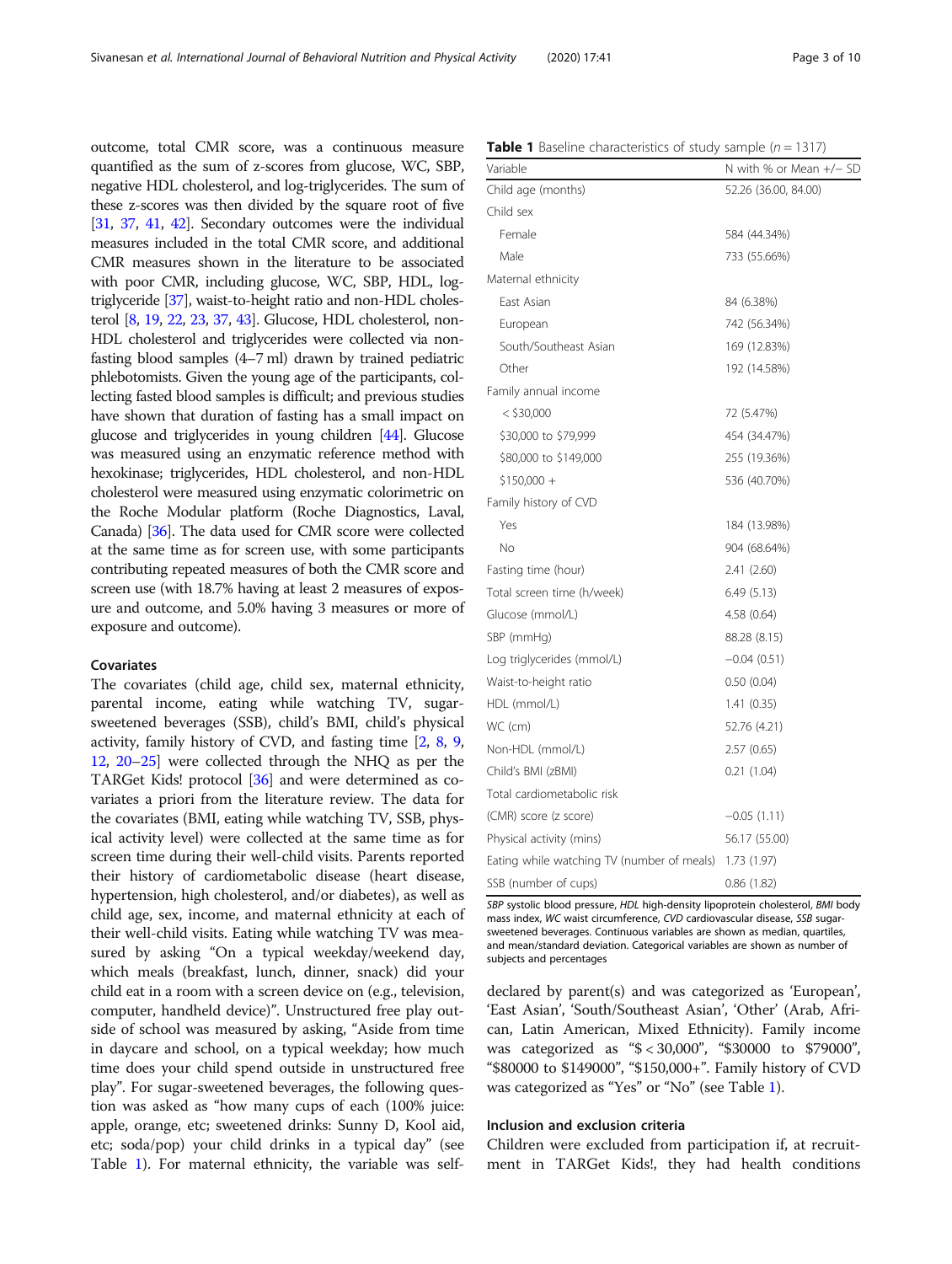<span id="page-3-0"></span>affecting growth (e.g., failure to thrive, cystic fibrosis), severe developmental delays, chronic conditions (except asthma), or whose families were not able to communicate in English. For this study we included children between the ages of 3 to 6 years, who had parent-reported screen data (TV, DVD/video, videogame, computer, or handheld devices) and measures of CMR, including glucose, WC, SBP, HDL cholesterol, triglycerides, waist-toheight ratio, and non-HDL cholesterol, collected at least once. Any children who were missing screen time data or any of the CMR components were excluded from the analysis (Fig. 1). The Research Ethics Boards at the Hospital for Sick Children and St. Michael's Hospital approved the study protocol and informed consent was obtained from the parents of children who participated in this cohort study.

#### Statistical analyses

All data cleaning and data analyses were performed using the statistical software R (version 3.4.3) [\[45\]](#page-8-0). Outliers were removed based on biological implausibility for the CMR components [\[46](#page-8-0)–[51\]](#page-8-0). For CMR measures like systolic blood pressure, we used the literature to identify the thresholds  $(< 0 \text{ or } > 200 \text{ mmHg})$  [\[52\]](#page-8-0). For the other CMR components (BMI, WC, glucose, HDL, non-HDL), we excluded all the values that are outside range of − 6 and 6 for z-scores of WC, glucose, HDL, and non-HDL, as well as excluding values in the outside range of − 5 and 5 for zBMI zBMI [[53\]](#page-8-0). Screen time was summed as the time spent in front of TV, DVD, computer, videogame, and handheld devices on both a weekday (× 5) and a weekend day  $(x 2)$ . The z-score of HDL cholesterol was multiplied by − 1 as it is inversely related to total CMR score. All continuous outcome variables were verified for normality and any necessary transformations were performed. A logarithm transformation was performed on triglycerides to normalize the skewed distribution.

Children who had complete data for at least one type of screen time (TV, computer/laptop, DVD/ video, videogames, or handheld devices) were retained for analyses. The percentage of missing values in the covariates variables in our sample was low and ranged from 0.2 to 6.5%. Multiple imputation analysis was performed using chained equations to impute missing values, with 15 datasets for each model  $[54]$  $[54]$  $[54]$ . Descriptive statistics (mean  $\pm$  SD; percentage) were obtained for the main outcome, main exposure, and the covariates. Generalized estimating equation (GEE) univariable linear regressions were used to assess the unadjusted association between screen time and total CMR score, and each of the components of the total CMR score (SBP, logtriglycerides, glucose, HDL, and WC), non-HDL, and waist-to-height ratio. An adjusted GEE multivariable linear regression was performed after adjusting for the prespecified, clinically relevant confounders (child age, child sex, maternal ethnicity, parental income, eating while watching TV, SSB, physical activity, family history of CVD, fasting time, and child zBMI). Since child zBMI may be an

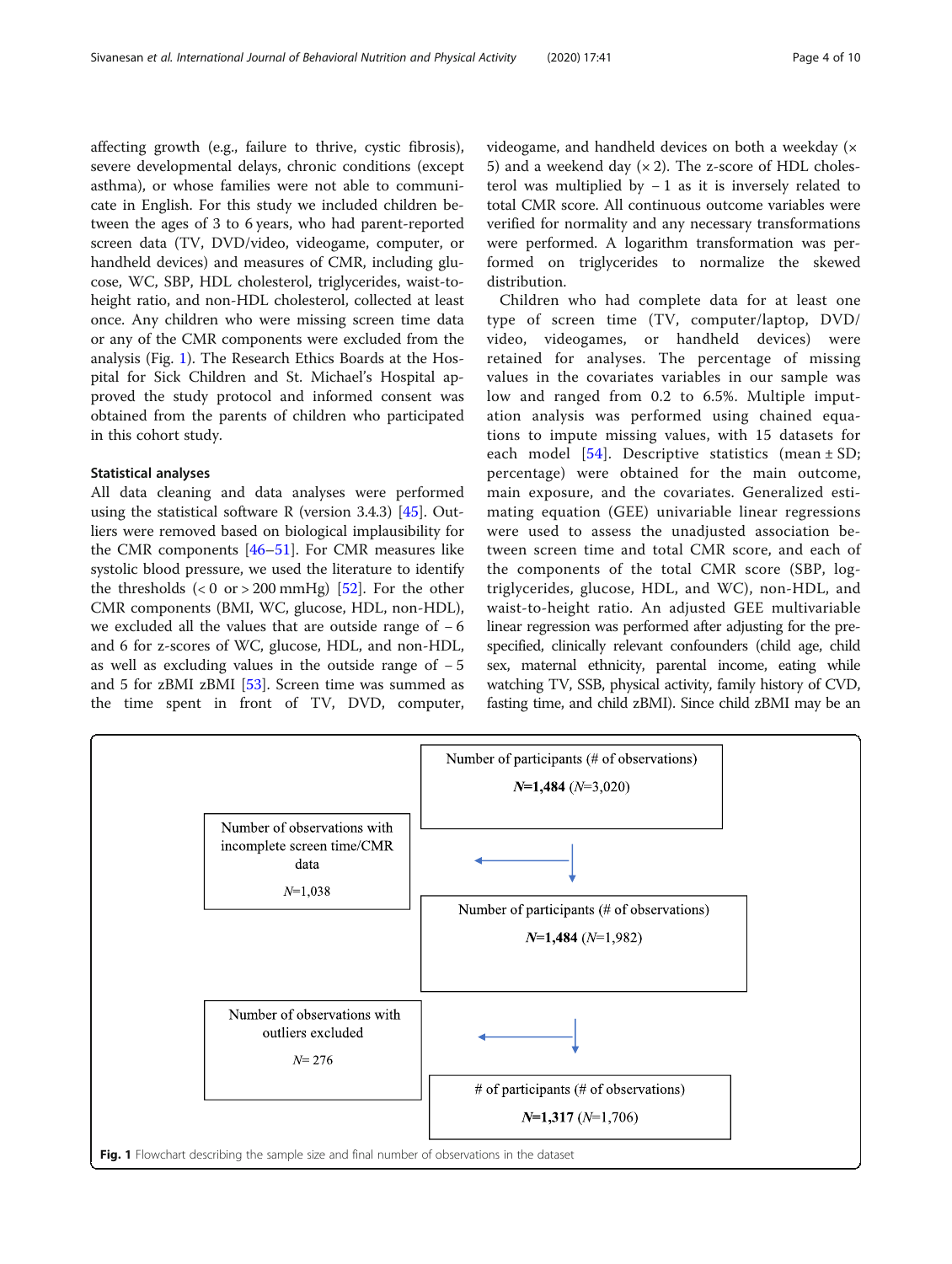intermediate variable rather than a confouder, [\[55,](#page-8-0) [56\]](#page-8-0) we also performed analyses without the inclusion of child zBMI. Summaries of the results of GEE models were used to calculate the effect sizes of these associations, confidence intervals, and to test for significance of these relationships (see Table [3\)](#page-5-0). We have also performed adjusted and unadjusted univariable/multivariable linear regression to look at the association between handheld and non-handheld screen time with total CMR score, and CMR factors. This study has multiple measures of both screen time and CMR which is accounted for in the model.

The cut points for high-risk were determined using existing standards for children [[57](#page-8-0)] or using the 90th percentile in the absence of defined criteria. The cutpoints for high-risk of the cardiovascular components were defined as follows: glucose (>90th percentile), systolic blood pressure (>90th percentile), triglycerides (0.84 mmol/L), waist-to-height ratio (>90th percentile), HDL cholesterol (< 1.17 mmol/L), non-HDL cholesterol (> 3.11 mmol/L), and WC (>90th percentile). Residual analyses were performed for both linear and logistic regression to verify assumptions of the regression models [[58](#page-8-0)–[60](#page-8-0)]. Sensitivity analyses were performed using complete cases reporting all screen time variables. Interactions were assessed for screen time\*age and screen time\*sex in both the linear and the logistic regression models. The variance inflation factor (VIF) was used to determine the presence of co-linearity among the multiple variables in both the linear and logistic regression models [[61\]](#page-8-0). For all analyses, statistical significance was set at a value of  $p < 0.05$ . Sensitivity analyses were conducted to explore the role of three covariates (sugar sweetened beverages, eating while watching TV, physical activity) as potential mediators in this analyses.

#### Results

In total, the study included a total of 1317 children with 1706 observations (see Fig. [1\)](#page-3-0) with repeated measures of both screen time and cardiometabolic risk collected at the same time. The description of baseline characteristics is shown on Table [1](#page-2-0). The sample consisted of 44.3% females and the children were on average 52 months old  $(SD = 12.93)$ .

#### Screen time

Table 2 shows the mean and standard deviation of screen time by sex, handheld vs. non-handheld devices, and weekday and weekend day. Males generally spent more time in front of screens with an average of 1.5 h per day, compared to females, with 1.4 h per day. Overall, the average time spent in front of screens on a typical weekend day (1.9 h per day), was higher, compared to a typical weekday with 1.3 h per day. The mean screen

time for non-handheld devices was 1.3 h per day, compared to handheld devices, with 0.2 h per day. Children spent the most time in front of a TV (1.1 h per day) compared to other types of screens, such as DVD, for example (0.4 h per day; see Table 2). Among those 3 to 4 years, 20% of children met screen time guidelines of  $\leq$ 1 h/day with similar percentage of boys and girls meeting the guidelines. In children over the age of 5 years, 38% met the screen time guideline of ≤2 h/day.

#### Screen time and Cardiometabolic risk

No significant associations were found between total screen time and total CMR score as seen in the adjusted model (B =  $-0.028$ ; CI = [ $-0.085$ ; 0.030];  $p = 0.030$ ), in all models. In the secondary analysis, after adjustments, no association was found between screen time and individual CMR factors, including glucose, SBP, log triglycerides, WC, and waist-to-height ratio  $(p > 0.05)$ . Total screen time was positively associated with mean non-HDL<sup>cholesterol</sup> in the unadjusted (B = 0.039; CI = [0.015 to 0.063];  $p = 0.001$  and adjusted models (B = 0.046; CI = [0.017 to 0.075];  $p = 0.002$ ). After adjusting for

Table 2 Screen time (h/day) by child sex, type of screen (TV, DVD, videogame, computer, handheld), and by weekday/ weekend day

| <i><b>WEEKEHU UAY</b></i>           |                |
|-------------------------------------|----------------|
| Variables                           | Mean $+/-$ SD  |
| Child sex                           |                |
| Male                                | $1.5 \pm 1.2$  |
| Female                              | $1.4 \pm 1.8$  |
| Weekday screen use <sup>a</sup>     | $1.3 \pm 1.4$  |
| TV                                  | $0.8 \pm 1.0$  |
| <b>DVD</b>                          | $0.2 \pm 0.5$  |
| Videogame                           | $0.1 \pm 0.2$  |
| Computer                            | $0.12 \pm 0.3$ |
| Handheld                            | $0.2 \pm 0.4$  |
| Weekend day screen use <sup>b</sup> | $1.9 \pm 1.4$  |
| TV                                  | $1.1 \pm 1.1$  |
| <b>DVD</b>                          | $0.4 \pm 0.7$  |
| Videogame                           | $0.1 \pm 0.3$  |
| Computer                            | $0.1 \pm 0.3$  |
| Handheld                            | $0.3 \pm 0.5$  |
| Type of device                      |                |
| Handheld <sup>c</sup>               | $0.2 \pm 0.6$  |
| Non-handhled <sup>d</sup>           | $1.3 \pm 0.8$  |

<sup>a</sup>Weekday screen time use includes the sum of TV, DVD, computer,

videogame, and handheld use from a typical weekday

bWeekend day screen time use includes the sum of TV, DVD, computer, videogame, and handheld use from a typical weekend day

<sup>c</sup>Handheld device use includes the sum of handheld use on a typical weekday and a typical weekend day

d Non-handheld device use includes the sum of TV, DVD, computer, and videogame use on a typical weekday and a typical weekend day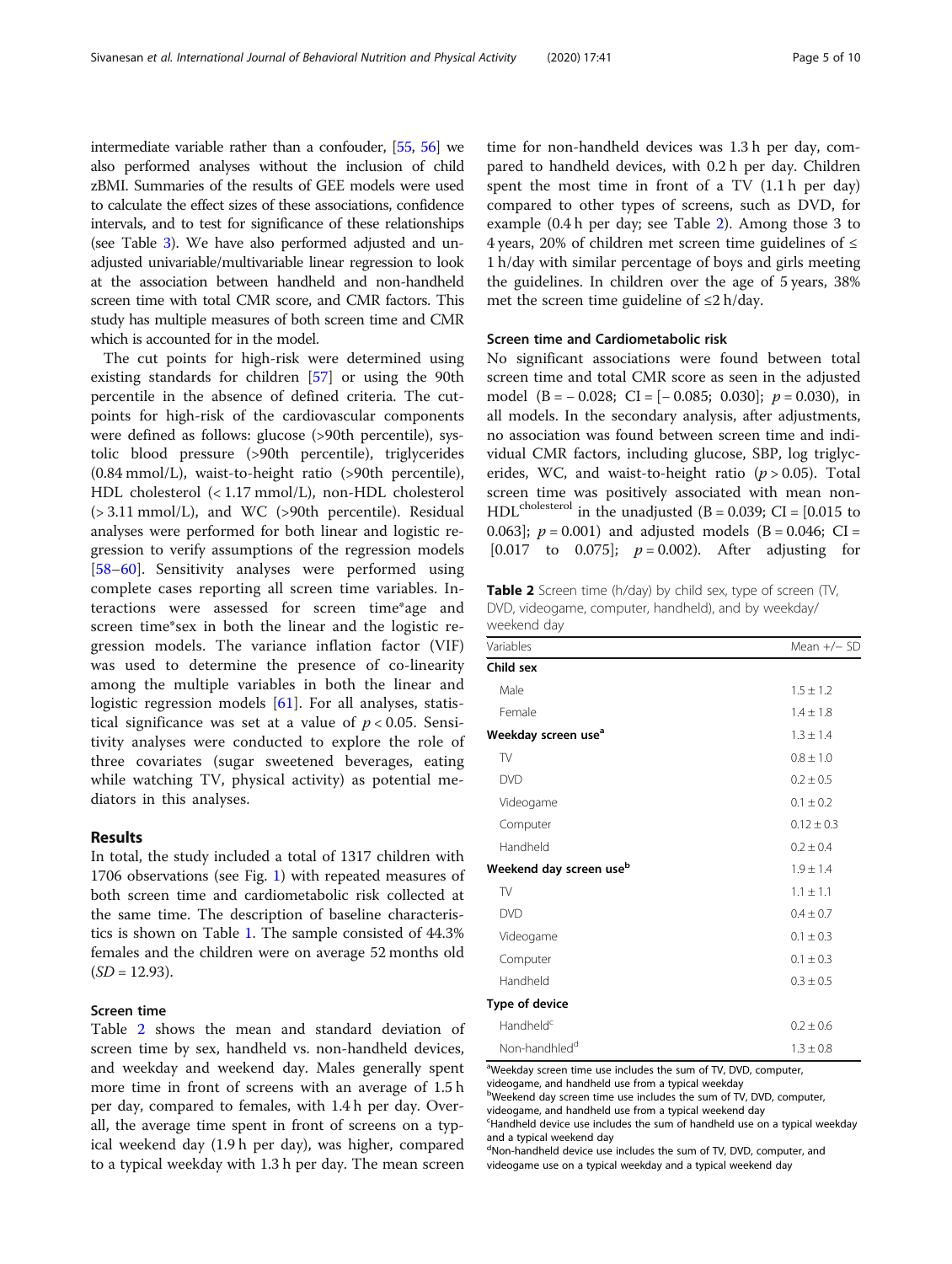<span id="page-5-0"></span>covariates, every additional 60 min spent with screen time was associated with a 0.046 mmol/L higher mean blood levels of non-HDL cholesterol. No significant associations were found between handheld screen time and CMR  $(B = -0.136; CI = [-0.380; 0.107]; p = 0.264)$ (Supplemental Table [1\)](#page-6-0) or between non-handheld devices and total CMR score  $(B = -0.014; C = [-0.077;$ 0.048];  $p = 0.657$  (Supplemental Table [2\)](#page-6-0). The associations between handheld and non-handheld were also non-significant for glucose, HDL, log triglycerides, WC, and waist-to-height ratio  $(p > 0.05)$ . However, nonhandheld devices were positively associated with mean non-HDL cholesterol in both the unadjusted  $(B = 0.036;$  $CI = [0.011$  to 0.061];  $p = 0.005$  and adjusted models  $(B = 0.039; CI = [0.010 \text{ to } 0.069]; p = 0.008$ . Though we have identified evidence of an interaction between sex and screentime for SBP ( $p = 0.046$ ), the associations between screen time and SBP were not individually significant for males (B = 0.161; CI =  $[-0.252, 0.573]$ ;  $p = 0.445$ ) or females  $(B = -0.522;$  CI = [-1.142, 0.098];  $p = 0.099$ ) (Table 3). Similarly, no significant associations were found between handheld devices and SBP in males ( $B =$ 0.124; CI =  $[-1.102, 1.351]$ ;  $p = 0.842$ ), and females (B = − 0.610; CI = [− 1.974, 0.754]; p = 0.381) (Supplemental Table [1](#page-6-0)). This was also found for non-handheld devices and SBP in males (B = 0.166; CI =  $[-0.292, 0.624]$ ; p = 0.477), and females  $(B = -0.558; CI = [-1.220, 0.104];$  $p = 0.099$ ) (Supplemental Table [2](#page-6-0)), Of note, in the adjusted model where zBMI was not included, each 1 h increase in screen time was associated with an increase in SBP by 0.48 mmhg (95% CI 0.073 = − 0.89).

No evidence was found of interactions between screentime and the age of the participants in any of the adjusted models ( $p > 0.05$ ). Based on variance inflation factors, there was no evidence of multi-collinearity in any of the models for both the linear and logistic regression analyses (VIF < 4). Visual inspection of residual plots against fitted values for the linear regression show that the assumptions of linearity of regression models were satisfied and the residuals seem to have constant variance without displaying any trends. In the planned sensitivity analyses, the linear and logistic regression results from complete screen time data were similar to those obtained with incomplete screen time data (data available upon request). The sensitivity analyses with and without the covariates (SSB, eating while watching TV, physical activity) showed that there was no changes in the estimates.

#### **Discussion**

In this study, an association between daily screen time and CMR score or individual CMR factors (glucose, SBP, log triglycerides, WC, waist-to-height ratio) was not identified. After adjusting for the covariates, for every 60 min spent in front of screens, there was 0.046 mmol/L higher mean blood levels of non-HDL.

To the best of the authors' knowledge, the present paper is one of the first studies to explore screen time and a composite measure of CMR, and a large number of individual cardiometabolic risk factors in young children under 6 years. Work by Crispim et al. [\[25](#page-8-0)] showed that time spent in front of the TV was not associated

Table 3 Linear GEE regression model for association between screen time (hr/day) and total cardiometabolic risk score and individuals risk factors,  $n = 1317$ 

|                                                          | <b>Unadjusted Model</b>     |                  | <b>Adjusted Model</b> <sup>1</sup> |       | Model not adjusted for zBMI <sup>5</sup> |                  |
|----------------------------------------------------------|-----------------------------|------------------|------------------------------------|-------|------------------------------------------|------------------|
| <b>Outcome Variable</b>                                  | $\hat{\beta}$ (95% CI)      | $\boldsymbol{n}$ | $\hat{\beta}$ (95% CI)             | D     | $\hat{\beta}$ (95% CI)                   | $\boldsymbol{p}$ |
| Total cardiometabolic risk score                         | $-0.037(-0.086, 0.013)$     | 0.147            | $-0.006$ ( $-0.021$ to $0.009$ )   | 0.268 | $-0.028(-0.085, 0.030)$                  | 0.344            |
|                                                          |                             |                  |                                    |       |                                          |                  |
| Glucose (mmol/L) <sup>2</sup>                            | $-0.021(-0.050, 0.008)$     | 0.157            | $-0.011(-0.045, 0.023)$            | 0.527 | $-0.011(-0.045, 0.023)$                  | 0.525            |
| Systolic blood pressure $(mmHg)^{3,4}$                   |                             |                  |                                    |       |                                          |                  |
| Females                                                  | $-0.518(-1.138, 0.101)$     | 0.101            | $-0.522(-1.142, 0.098)$            | 0.099 | $-0.277(-0.843, 0.290)$                  | 0.338            |
| Males                                                    | $0.170(-0.243, 0.582)$      | 0.420            | $0.161 (-0.252, 0.573)$            | 0.445 | 0.480(0.073, 0.887)                      | 0.021            |
| Triglycerides (mmol/L) (log-<br>transformed $)^3$        | $-0.001(-0.022, 0.020)$     | 0.930            | $0.008(-0.018, 0.034)$             | 0.524 | $0.009(-0.017, 0.035)$                   | 0.508            |
| High-density lipoprotein<br>cholesterol $(mmol/L)^3$     | 0.014(0.001, 0.026)         | 0.033            | $0.008(-0.006, 0.022)$             | 0.261 | $0.008(-0.006, 0.022)$                   | 0.274            |
| Waist circumference $(cm)^5$                             | $-0.104(-0.288, 0.081)$     | 0.271            |                                    |       | $-0.143(-0.336, 0.051)$                  | 0.148            |
| Waist-to-height ratio <sup>5</sup>                       | $-0.002$ $(-0.004, -0.001)$ | 0.010            |                                    |       | $-0.001$ $(-0.003, 0.001)$               | 0.207            |
| Non-high-density lipoprotein<br>cholesterol $(mmol/L)^3$ | 0.039(0.015, 0.063)         | 0.001            | 0.046(0.017, 0.075)                | 0.002 | 0.046(0.017, 0.075)                      | 0.002            |

<sup>1</sup>Adjusted model includes adjustment for child age, child sex, maternal ethnicity, parental income, child's BMI, family history of CVD, physical activity, sugarsweetened beverages, and eating while watching TV

<sup>2</sup> Partially adjusted model includes adjustment in adjusted models, except for child's BMI<br><sup>3</sup> Model with alucese systelic blood pressure triglycarides, bigh-density lipoprotein chol

<sup>3</sup>Model with glucose, systolic blood pressure, triglycerides, high-density lipoprotein cholesterol, and non-high-density lipoprotein cholesterol were adjusted for fasting time

<sup>4</sup> Models with systolic blood pressure is further adjusted for height, and include interactions for sex (interaction p-value = 0.044)  $\frac{5 \text{M}{\text{od}}}{\text{M}{\text{od}}}\times\text{F}$ 

Models for waist circumference and waist-to-height ratio were not adjusted for child's BMI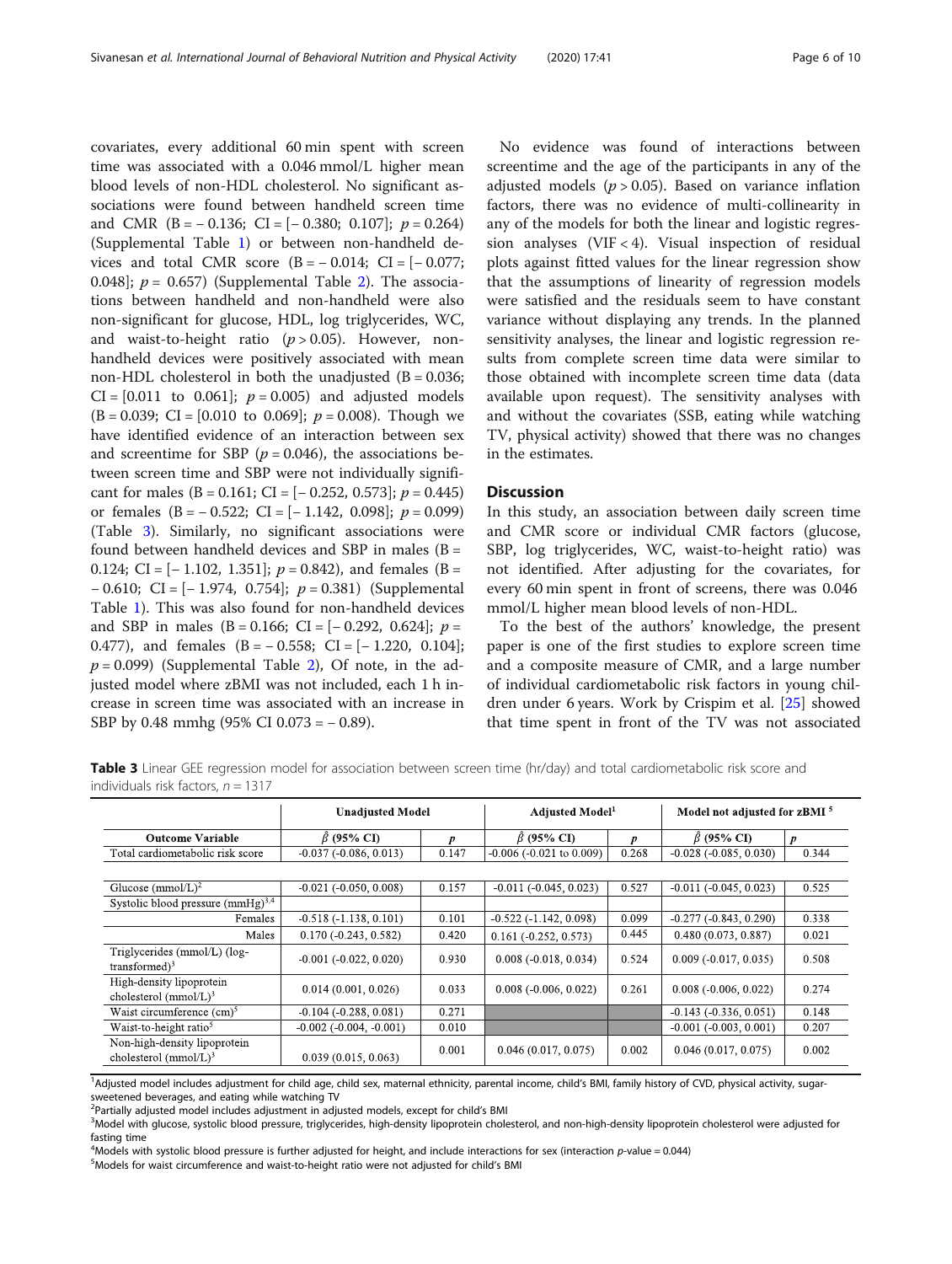<span id="page-6-0"></span>with elevated blood pressure. However, this study had a relatively small sample size ( $n = 276$ ), did not adjust for other potential confounders including physical activity and family history of CVD, and did not use repeated measures of blood pressure. The results of the current study are consistent with systematic reviews that found that among children in older age groups, there was no significant association between screen time and cardiometabolic health indicators such as glucose, cholesterol, and weight status [[15](#page-7-0), [16,](#page-7-0) [62](#page-8-0), [63\]](#page-8-0). There could be number of plausible explanations for the non-significant associations found in this study. As the age group for this study included children aged 3 to 6 years, it may be too early to see any substantial association between screen time and CMR. The use of parental reports can either underestimate or overestimate the true screen use of their child. This could be explained by factors such as recall bias, social desirability bias, or not being aware of screen-viewing behaviours [[64](#page-8-0), [65](#page-9-0)]. Parent-reported screen time is currently the only method to measure screen time behavior. A sex and SBP interaction was noted, such that increased screen time was associated with increased SBP in boys only. This finding requires further study.

#### Strengths and limitations

The use of repeated measures for both the exposure and the outcome improves the estimates identified in this paper. GEES allow children with one or more measures of CMR to be included in the analysis and accounts for withinperson correlation among children who had repeated measures of CMR available. The use of repeated measures also means that the present study required fewer participants to observe a significant effect. It is important to note that less than 20% of participants had repeated measures. Another strength of this work is that, in contrast to studies conducted in older age groups [\[8](#page-7-0), [11](#page-7-0), [12,](#page-7-0) [19](#page-8-0)–[21](#page-8-0), [23,](#page-8-0) [24](#page-8-0), [26](#page-8-0)], this study focuses on all types of screen time (video games, tablets, smartphones, handheld game consoles, etc.) and includes weekend and weekday use, providing comprehensive data of screen time among this population. Looking at how the effects on CMR differ between handheld and nonhandheld devices adds additional strength to this study. As screen time has changed substantially in the last 10 years including a rise in handheld devices, studies should consider how this may impact health outcomes in children. Inclusion of non-HDL as an outcome adds strength to our study as it has shown to be good predictors of future cardiometabolic health [\[66](#page-9-0)–[68](#page-9-0)], and is the recommended measure for lipid screening in children [\[57,](#page-8-0) [69,](#page-9-0) [70\]](#page-9-0). Non-HDL levels during childhood are important measures of future CMR as they are associated with premature atherosclerosis, and also tracks into adulthood [[71](#page-9-0)–[74\]](#page-9-0). The effect size for non-HDL found in this study is small, and the clinical significance of this effect is unclear.

One limitation of this study is that as blood pressure was only measured once during the visit, we are unable to remove additional random error associated with within-person variations in blood pressure, for example, that may occur over the course of a day [[75\]](#page-9-0). In this study, having screen time and cardiometabolic risk measured simultaneously, and having limited number of children with repeated measures prevents us from inferring causation. Although reverse causation cannot be ruled out, we are unaware of evidence to date that CMR would lead to a change in screen time. Additional limitations of this study include the potential for residual confounding; authors were unable to account for additional dietary factors that may contribute to cardiovascular risk, including dietary intake. Although there was missing data in some covariates, multiple imputation was used to address this limitation, and a sensitivity analysis using complete case data revealed similar findings (data not shown). The children in this study were recruited from primary care practices mainly in Toronto and Montreal, Canada, from families with higher than the average median household income and the results in this population may not be generalizable to all North American children.

#### Conclusion

In this study, an association between daily screen time and total CMR score was not identified. There was a small effect between daily screen time and non-HDL cholesterol. This study serves as a first step in examining relationship between screen use and CMR factors in early childhood. As many guidelines including the Canadian Paediatric Society, the WHO and the American Academy of Paediatrics (AAP) provide screen time recommendations for children [[76](#page-9-0)], it is important to evaluate the impact of screen time on health risks in early childhood outcomes. Although there is good evidence to suggest limiting screen time may improve developmental outcomes such as language development in young children, effects of screen time on cardiometabolic risk factors may not be as apparent in early childhood. Future studies are needed to assess how screen time at a very young age is related to CMR in later childhood, adolescence and adulthood.

#### Supplementary information

Supplementary information accompanies this paper at [https://doi.org/10.](https://doi.org/10.1186/s12966-020-00943-6) [1186/s12966-020-00943-6](https://doi.org/10.1186/s12966-020-00943-6).

Additional file 1: Supplemental Table 1. Linear GEE regression model for association between handheld screen time (h/day) and total cardiometabolic risk score and individuals risk factors,  $n = 1706$ .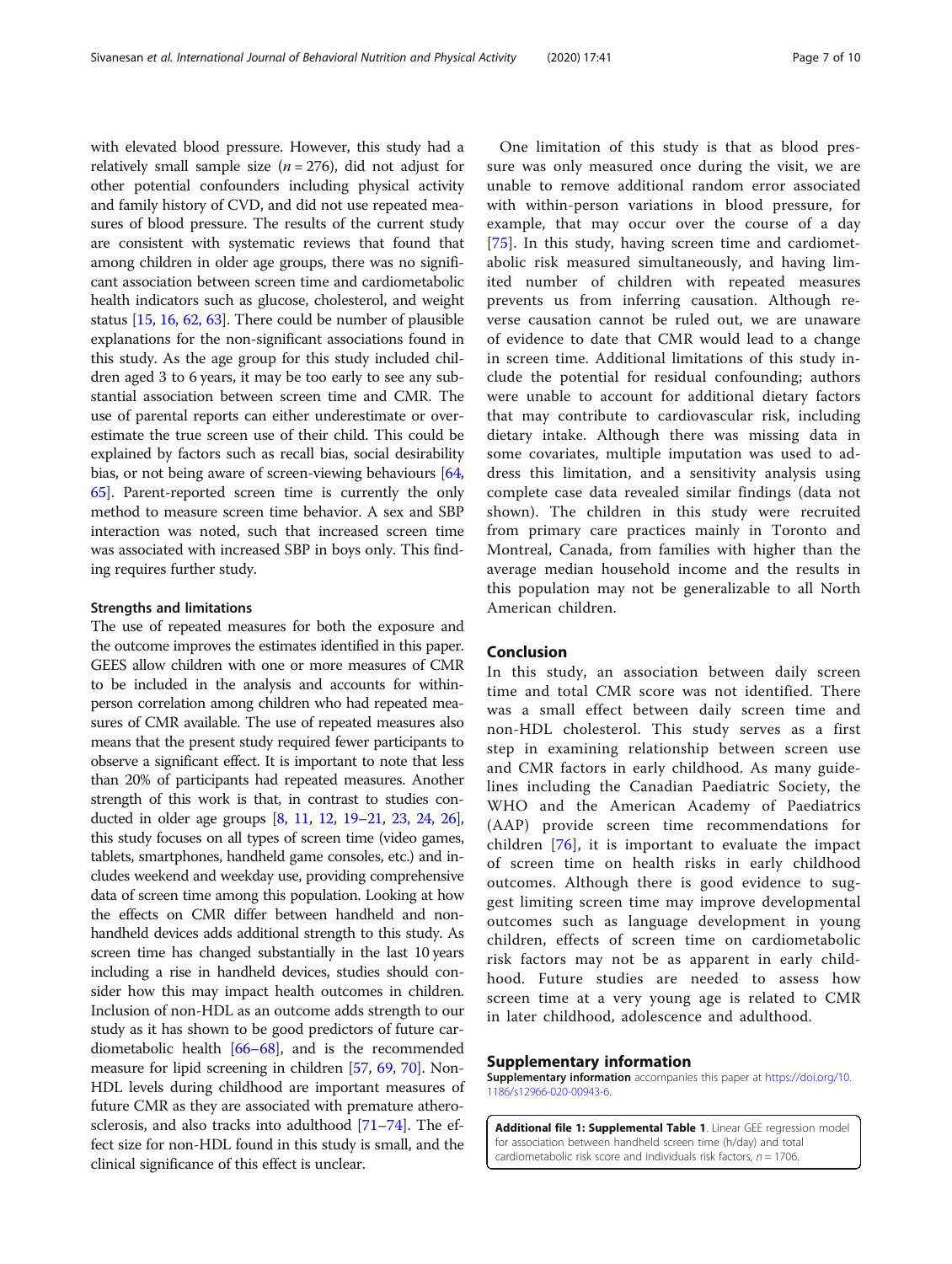<span id="page-7-0"></span>**Supplemental Table 2.** Linear GEE regression model for association between Non-handheld screen time (h/day) and total cardiometabolic risk score and individuals risk factors,  $n = 1706$ . **Supplemental Table 3**. Linear GEE regression model for association between screen time (h/day) and total cardiometabolic risk score and individuals risk factors,  $n = 1706$ .

#### Abbreviations

BMI: Body Mass Index; CMR: Cardio Metabolic Risk; CVD: CardioVascular Disease; GEE: Generalized Estimating Eq.; HDL cholesterol: High-density lipoprotein cholesterol; NHQ: Nutrion and Health Questionnaire; Non-HDL cholesterol: Non-high-density lipoprotein cholesterol; SBP: Systolic Blood Pressure; SSB: Sugar-sweetened beverages; WC: Waist Circumference

#### Acknowledgements

We thank all of the participating families for their time and involvement in TARGet Kids! and are grateful to all practitioners who are currently involved in the TARGet Kids! practice-based research network.

#### Conflict of interest

The funding agencies had no role in the design and conduct of the study, the collection/analysis, interpretation of the data, or the preparation and approval of the manuscript. The authors have no conflict of interest to declare

PCP reports receiving a grant from Hospital for Sick Children Foundation during the conduct of the study. PCP reports receiving the following grants unrelated to this study: a grant from Canadian Institutes of Health Research (FRN # 115059) for an ongoing investigator-initiated trial of iron deficiency in young children, for which Mead Johnson Nutrition provides non-financial support (Fer-In-Sol® liquid iron supplement) (2011–2017); and peer-reviewed grants for completed investigator-initiated studies from Danone Institute of Canada (2002–2004 and 2006–2009), Dairy Farmers of Ontario (2008–2010). These agencies had no role in the design, collection, analyses or interpretation of the results of this study or in the preparation, review, or approval of the manuscript.

#### Authors' contributions

HS, LMV and CSB conceptualized the study. HS and CKS completed the data analyses. HS drafted the initial draft of the manuscript. All authors read, reviewed, and approved the final version of the manuscript.

#### Funding

The funding to support by multiple sources, including The Hospital for Sick children Foundation (with a grant to the Paediatric Outcomes Research Team), St. Michael's Hospital Foundation, and Canadian Institutes of Health Research (CIHR). LMV is supported by a CIHR Fellowship Award.

#### Availability of data and materials

Available upon request.

#### Ethics approval and consent to participate

Ethical approval for this study and supporting material was received from the Hospital of Sick Children's Research Ethics Board (Toronto, CANADA). Informed consent was obtained from the parents of children who participated in this study.

#### Consent for publication

Not applicable.

#### Competing interests

The authors declare that they have no competing interests.

#### Author details

<sup>1</sup>Master of Public Health, Epidemiology, University of Toronto, Toronto, Canada. <sup>2</sup>The Hospital for Sick Children Research Institute, Child Health and Evaluative Sciences, SickKids Research Institute, Toronto, ON, Canada. <sup>3</sup>Applied Health Research Centre, Li Ka Shing Knowledge Institute of St. Michael's Hospital, Toronto, Ontario, Canada. <sup>4</sup>Division of Biostatistics, Dalla Lana School of Public Health, University of Toronto, Toronto, Ontario, Canada. <sup>5</sup>Division of Paediatric Medicine, Hospital for Sick Children, Toronto, Ontario, Canada. <sup>6</sup>Child Health and Evaluative Sciences, SickKids Research

Institute, Toronto, ON, Canada. <sup>7</sup>Institute of Health Policy, Management and Evaluation, University of Toronto, Toronto, Ontario, Canada. <sup>8</sup>Department of Pediatrics, Faculty of Medicine, University of Toronto, Toronto, Ontario, Canada. <sup>9</sup>Department of Pediatrics, St. Michael's Hospital, Toronto, Ontario Canada. 10The Centre for Urban Health Solutions, Li Ka Shing Knowledge Institute of St. Michael's Hospital, Toronto, ON, Canada. 11Joannah & Brian Lawson Centre for Child Nutrition, Department of Nutritional Sciences, University of Toronto, Toronto, ON, Canada.

#### Received: 22 July 2019 Accepted: 28 February 2020 Published online: 29 April 2020

#### References

- Carson V, Hunter S, Kuzik N, Gray CE, Poitras VJ, Chaput J-P, et al. Review of sedentary behaviour and health indicators in school-aged chSystematicildren and youth: an update 1. Appl Physiol Nutr Metab. 2016;41(June):240–65.
- 2. Bucksch J, Sigmundova D, Hamrik Z, Troped PJ, Melkevik O, Ahluwalia N, et al. International trends in adolescent screen-time behaviors from 2002 to 2010. J Adolesc Health. 2016;58(4):417–25.
- 3. Birken CS, Maguire J, Mekky M, Manlhiot C, Beck CE, Jacobson S, et al. Parental factors associated with screen time in pre-school children in primary-care practice: a TARGet kids! Study. Public Health Nutr. 2011;14(12): 2134–8.
- 4. Tremblay MS, LeBlanc AG, Carson V, Choquette L, Connor Gorber S, Dillman C, et al. Canadian sedentary behaviour guidelines for the early years (aged 0–4 years). Appl Physiol Nutr Metab. 2012;37(2):370–80.
- 5. World Health Organization. WHO guidelines on physical activity, sedentary behaviour and sleep for children under 5 years of age. Geneva: Web Annex; 2019.
- 6. Hesketh KG, Downing KL, Campbell K, Crawford D, Salmon J, Hnatiuk J. Proportion of infants meeting the Australian 24-hour movement guidelines for the early years: data from the Melbourne InFANT program. BMC Public Health. 2017;17(5):856.
- 7. Ministry of Health. Sit Less, Move More, Sleep Well Active play guidelines for under-fives. Wellington: Ministry of Health; 2017.
- Vaisto J, Eloranta AM, Viitasalo A, Tompuri T, Lintu N, Karjalainen P, et al. Physical activity and sedentary behaviour in relation to cardiometabolic risk in children: cross-sectional findings from the physical activity and nutrition in children (PANIC) study. Int J Behav Nutr Phys Act. 2014;11:55.
- 9. Lee E, Hesketh K, Hunter S, Kuzik N, Rhodes R, Rinaldi C, et al. Meeting new Canadian 24-hour movement guidelines for the early years and associations with adiposity among toddlers living in Edmonton, Canada. BMC Public Health. 2017;17(5):840.
- 10. Chaput JP, Colley RC, Aubert S, Carson V, Janssen I, Roberts KC, et al. Proportion of preschool-aged children meeting the Canadian 24-hour movement guidelines and associations with adiposity: results from the Canadian health measures survey. BMC Public Health. 2017;17.
- 11. Saunders TJ, Tremblay MS, Mathieu MÈ, Henderson M, O'Loughlin J, Tremblay A, et al. Associations of sedentary behavior, sedentary bouts and breaks in sedentary time with cardiometabolic risk in children with a family history of obesity. PLoS One. 2013;8(11).
- 12. Keane E, Li X, Harrington JM, Fitzgerald AP, Perry IJ, Kearney PM. Physical activity, sedentary behavior and the risk of overweight and obesity in school-aged children. Pediatr Exerc Sci. 2017;29(3):408–18.
- 13. Satkunam M, Anderson LN, Carsley S, Maguire JL, Parkin PP, Sprague AE, et al. Severe obesity in children 17 to 24 months of age: a cross-sectional study of TARGet kids! And Better Outcomes Registry & Network (BORN) Ontario. Can J Public Heal. 2018;109(4):489–97.
- 14. Wahi G, Parkin PC, Beyene J, Uleryk EM, Birken CS. Effectiveness of interventions aimed at reducing screen time in children: a systematic review and meta-analysis of randomized controlled trials. Arch Pediatr Adolesc Med. 2011;165(11):979–86.
- 15. Biddle SJH, García Bengoechea E, Wiesner G. Sedentary behaviour and adiposity in youth: A systematic review of reviews and analysis of causality. Int J Behav Nutr Phys Act. 2017;14.
- 16. Thorp AA, Owen N, Neuhaus M, Dunstan DW. Sedentary behaviors and subsequent health outcomes in adults a systematic review of longitudinal studies, 1996-2011. Am J Prev Med. 2011;41(2):207–15.
- 17. Prentice-Dunn H, Prentice-Dunn S. Physical activity, sedentary behavior, and childhood obesity: A review of cross-sectional studies. Psychol Health Med. 2012;17(3):255–73.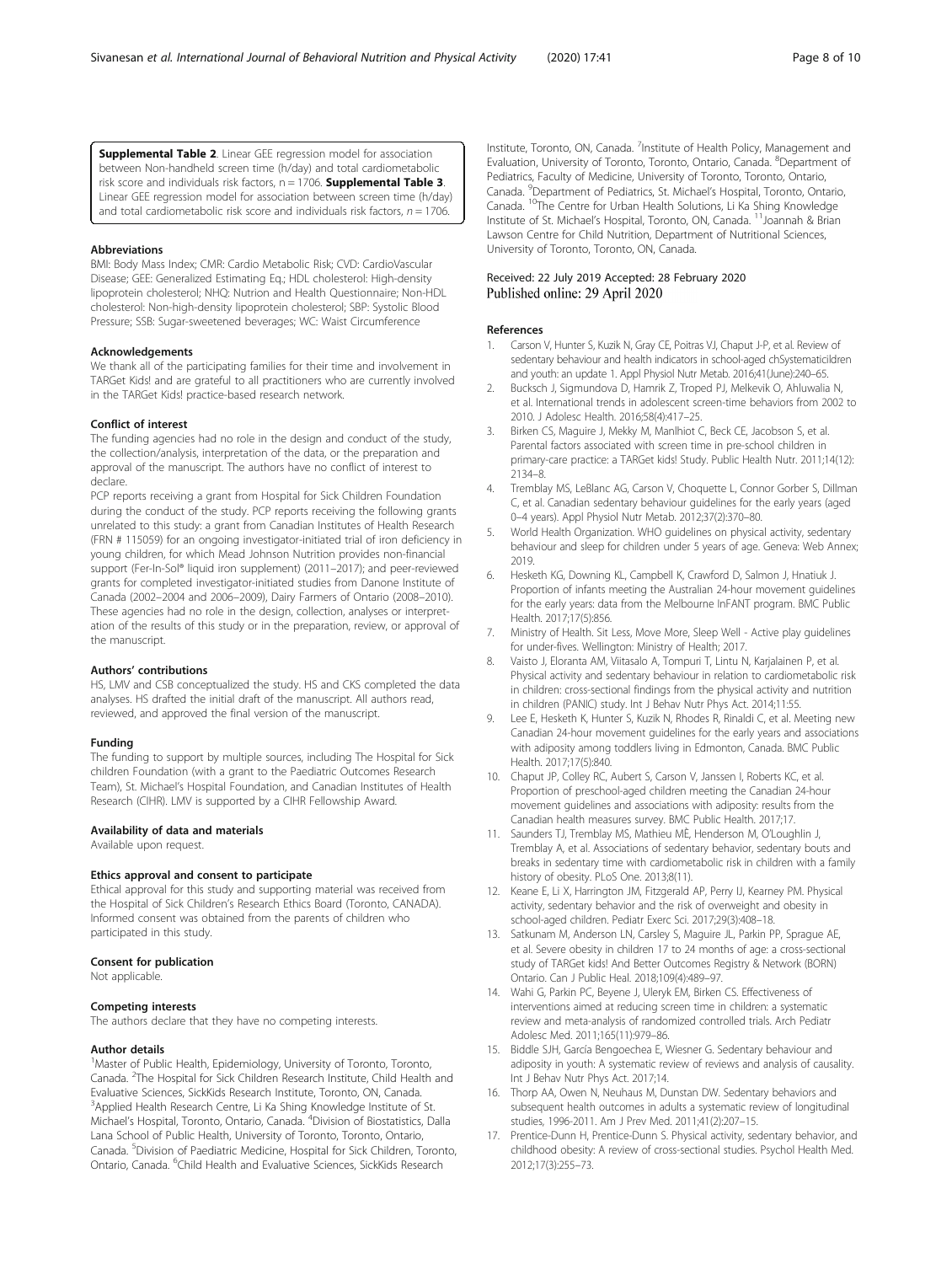- <span id="page-8-0"></span>18. DeMattia L, Lemont L, Meures L. Do interventions to limit sedentary behaviours change behaviour and reduce childhood obesity? A critical review of the literature. Obes Rev. 2007;8:69–81.
- 19. Chinapaw MJM, Yildirim M, Altenburg TM, Singh AS, Kovács É, Molnár D, et al. Objective and self-rated sedentary time and indicators of metabolic health in Dutch and Hungarian 10–12 year olds: The energy-project. PLoS One. 2012;7(5).
- 20. Altenburg TM, Hofsteenge GH, Weijs PJM. Delemarre-van de Waal HA, Chinapaw MJM. Self-Reported Screen Time and Cardiometabolic Risk in Obese Dutch Adolescents. PLoS One. 2012;7(12).
- 21. Martinez-Gó Mez D, Gomez-Martinez S, Ruiz JR, Ortega FB, Marcos A, Veiga OL. Video game playing time and cardiometabolic risk in adolescents: the AFINOS study. Med Clin (Barc). 2012;139(7):290–2.
- 22. Taverno Ross S, Dowda M, Saunders R, Pate R. Double dose: the cumulative effect of TV viewing at home and in preschool on children's activity patterns and weight status. Pediatr Exerc Sci. 2013;25(2):262–72.
- 23. Chinapaw MJM, Altenburg TM, van Eijsden M, Gemke RJBJ, Vrijkotte TGM. Screen time and cardiometabolic function in Dutch 5-6 year olds: crosssectional analysis of the ABCD-study. BMC Public Health. 2014;14:933.
- 24. Huang WY, Wong SH-S, He G, Salmon J. Isotemporal substitution analysis for sedentary behavior and body mass index. Med Sci Sports Exerc. 2016; 48(11):2135–41.
- 25. Crispim PA, Peixoto Mdo R, Jardim PC. Risk factors associated with high blood pressure in two- to five-year-old children. Arq Bras Cardiol. 2014; 102(1):39–46..
- 26. Rey-López JP, Bel-Serrat S, Santaliestra-Pasías A, de Moraes AC, Vicente-Rodríguez G, Ruiz JR, et al. Sedentary behaviour and clustered metabolic risk in adolescents: the HELENA study. Nutr Metab Cardiovasc Dis. 2013;23(10): 1017–24.
- 27. Berentzen NE, Smit HA, Van Rossem L, Gehring U, Kerkhof M, Postma DS, et al. Screen time, adiposity and cardiometabolic markers: mediation by physical activity, not snacking, among 11-year-old children. Int J Obes. 2014; 38:1317–23.
- 28. Chaput JP, Klingenberg L, Astrup A, Sjödin AM. Modern sedentary activities promote overconsumption of food in our current obesogenic environment. Obes Rev. 2011;12:e12–20.
- 29. Danielsen YS, Júlíusson PB, Nordhus IH, Kleiven M, Meltzer HM, Olsson SJG, et al. The relationship between life-style and cardio-metabolic risk indicators in children: the importance of screen time. Acta Paediatr Int J Paediatr. 2011;100: 253–9.
- 30. Enes CC, Slater B. Variation in dietary intake and physical activity pattern as predictors of change in body mass index (BMI) Z-score among Brazilian adolescents\*. Rev Bras Epidemiol. 2013;16:493–501.
- 31. Hjorth MF, Chaput J-P, Damsgaard CT, Dalskov S-M, Andersen R, Astrup A, et al. Low physical activity level and short sleep duration are associated with an increased cardio-metabolic risk profile: a longitudinal study in 8-11 year old Danish children. PLoS One. 2014;9(8):e104677.
- 32. Chaput JP, Visby T, Nyby S, Klingenberg L, Gregersen NT, Tremblay A, et al. Video game playing increases food intake in adolescents: a randomized crossover study. Am J Clin Nutr. 2011;93:1196–203.
- 33. Falbe J, Rosner B, Willett WC, Sonneville KR, Hu FB, Field AE. Adiposity and Different Types of Screen Time. Pediatrics. 2013;132:e1497–505.
- 34. Vanderloo LM. Screen-viewing among preschoolers in childcare: A systematic review. BMC Pediatr. 2014;14(1).
- 35. Padmapriya N, Aris I, Tint M, Loy S, Cai S, Lee Y, et al. Sex-specific longitudinal associations of screen viewing time in children at 2–3 years with adiposity at 3–5 years. Int J Obes. 2019;2(1):1334–43.
- 36. Carsley S, Borkhoff CM, Maguire JL, Birken CS, Khovratovich M, McCrindle B, et al. Cohort profile: the applied research Group for Kids (TARGet kids!). Int J Epidemiol. 2015;44(3):776–88.
- 37. Anderson LN, Lebovic G, Hamilton J, Hanley AJ, McCrindle BW, Maguire JL, et al. Body mass index, waist circumference, and the clustering of Cardiometabolic risk factors in early childhood. Paediatr Perinat Epidemiol. 2016;30(2):160–70.
- 38. StatsCan. Canadian Community Health Survey. 2004.
- 39. Centers for Disease Control and Prevention and National Center for Health Statistics. Third National Health and Nutrition Examination Survey (NHANES III) Anthropometric Procedures. Centers Dis Control Prev Natl Cent Heal Stat. 2003.
- 40. World Health Organization. WHO, 2011. WHO Child Growth Standards SAS igrowup package, WHO Anthro (version 3.2.2, January 2011) and macros, Geneva. Geneva; 2011.
- 41. Stabelini Neto A, de Campos W, Dos Santos GC, Mazzardo Junior O. Metabolic syndrome risk score and time expended in moderate to vigorous physical activity in adolescents. BMC Pediatr. 2014;14:42.
- 42. Kelly AS, Steinberger J, Jacobs DR, Hong CP, Moran A, Sinaiko AR. Predicting cardiovascular risk in young adulthood from the metabolic syndrome, its component risk factors, and a cluster score in childhood. Int J Pediatr Obes. 2011;6(2–2):e283–289.
- 43. Chung IH, Park S, Park MJ, Yoo EG. Waist-to-height ratio as an index for cardiometabolic risk in adolescents: results from the 1998−2008 KNHANES. Yonsei Med J. 2016;57(3):658–63.
- 44. Steiner MJ, Skinner AC, Perrin EM. Fasting might not be necessary before lipid screening: a nationally representative cross-sectional study. Pediatrics. 2011;128:463–70.
- 45. R Core Team. R: A language and environment for statistical computing. Vienna: R Foundation for Statistical Computing; 2017.
- 46. Plumptre L, Anderson LN, Chen Y, Carsley S, Narang I, Hamilton J, et al. Longitudinal analysis of sleep duration and Cardiometabolic risk in young children. Child Obes. 2017;13(4):291–9.
- 47. Littman A, Boyko E, McDonell M, Fihn S. Evaluation of a Weight Management Program for Veterans. Prev Chronic Dis. 2012;9.
- 48. Qiao Q, Nakagami T, Tuomilehto J, Borch-Johnsen K, Balkau B, Iwamoto Y, et al. Comparison of the fasting and the 2-h glucose criteria for diabetes in different Asian cohorts. Diabetologia. 2000;43(12):1470–5.
- 49. Gardner C, Winkleby M, Fortmann S. Population frequency distribution of non– high-density lipoprotein cholesterol (third national health and nutrition examination survey [NHANES iii], 1988–1994). Am J Cardiol. 2000;86(3):299–304.
- 50. Palaniappan L, Carnethon M, Fortmann SP. Association between Microalbuminuria and the Metabolic Syndrome: NHANES III. Am J Hypertens. 2003;16(11 I):952–8.
- 51. World Health Organization. The WHO Child Growth Standards. Geneva: World Health Organization; 2006.
- 52. Bronsert MR, Henderson WG, Valuck R, Hosokawa P, Hammermeister K. Comparative effectiveness of antihypertensive therapeutic classes and treatment strategies in the initiation of therapy in primary care patients: a distributed ambulatory research in therapeutics network (DARTNet) study. J Am Board Fam Med. 2013;26(5):529–38.
- 53. Secker D. Dietitians of Canada, Canadian Paediatric society, College of Family Physicians of Canada CHN of C. promoting optimal monitoring of child growth in Canada: using the new WHO growth charts. Can J Diet Pract Res. 2010;71(1):e1–3.
- 54. Buuren SV, Groothuis-Oudshoorn K. mice: multivariate imputation by chained equations in R. J Stat Softw. 2011;45(3):1–67..
- 55. Ramirez-Silva I, Rivera JA, Trejo-Valdivia B, Stein AD, Martorell R, Romieu I, et al. Relative weight gain through age 4 years is associated with increased adiposity, and higher blood pressure and Insulinemia at 4-5 years of age in Mexican children. J Nutr. 2018;148(7):1135–43.
- 56. Díez-Fernández A, Sánchez-López M, Gulías-González R, Notario-Pacheco B, García-Prieto JC, Arias-Palencia N, et al. BMi as a mediator of the relationship between muscular fitness and cardiometabolic risk in children: a mediation analysis. PLoS One. 2015;10(1):1–15.
- 57. Expert Panel on Integrated Guidelines for Cardiovascular Health and Risk Reduction in Children and Adolescents. Expert Panel on Integrated Guidelines for Cardiovascular Health and Risk Reduction in Children and Adolescents: Summary Report. Pediatrics. 2011;128(Supplement):S213–56.
- 58. Warner P. Ordinal logistic regression. J Fam Plann Reprod Health Care. 2008; 34:169.
- 59. Pregibon D. Logistic Regression Diagnostics. Ann Stat. 1981;9:705–24.
- 60. Hosmer DW, Lemeshow S. Goodness of fit tests for the multiple logistic regression model. Commun Stat Theory Methods. 1980;9:1043–69.
- 61. Murray L, Nguyen H, Lee Y-F, Remmenga MD, Smith DW. Variance inflation factors in regression models with dummy variables. Annu Conf Appl Stat Agric. 2012:1–18.
- 62. Ahmad S, Shanmugasegaram S, Walker KL, Prince SA. Examining sedentary time as a risk factor for cardiometabolic diseases and their markers in South Asian adults: a systematic review. Int J Public Health. 2017;62:503–15.
- 63. Fletcher E, Leech R, Mcnaughton SA, Dunstan DW, Lacy KE, Salmon J. Is the relationship between sedentary behaviour and cardiometabolic health in adolescents independent of dietary intake? A systematic review. Obes Rev. 2015;16(9):795–805.
- 64. Colley R, Wong S, Garriguet D, Janssen I, Gorber S, Tremblay M. Physical activity, sedentary behaviour and sleep in Canadian children: parent-report